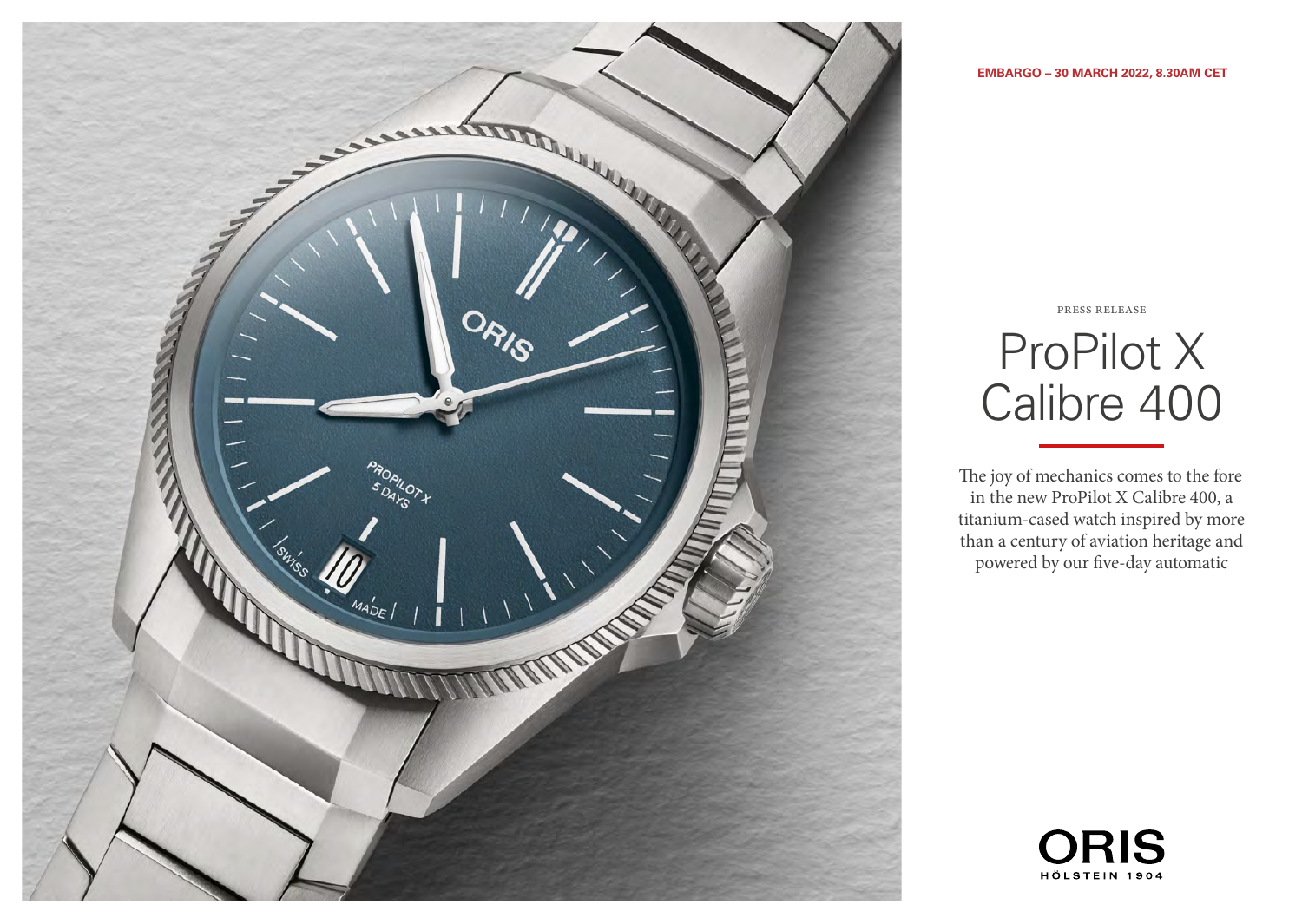# How does it work?

The joy of mechanics is knowing how things work. This is what drives us – and our watches

More than 1.5 billion smartwatches were sold around the world last year. Sleek, beautiful – unknowable. How do they actually work?

Modern technology is so smart that few of us really understand how things work. The rapid shift to AI will only increase the distance between our devices and our appreciation of how they do what they do.

This is one of the many reasons people still love mechancial watches. They're an antidote to technology's blinding light. When you see an escapement wheel oscillating or a chronograph's pushers initiating the steady advance of a central seconds hand, it's reassuringly knowable. Poetic. Joyful even.

And it's also what motivates us to continue our policy of only making mechanicals – we're 100 per cent mechanical at Oris. Not a single quartz. And certainly no smartwatches.

And because we're still an independent Swiss watch company, we're free to keep making that choice, and go our own way. We love knowing how things work. It's only human.



**In full colour** The beauty of a mechanical watch is in knowing how its many parts combine to keep track of time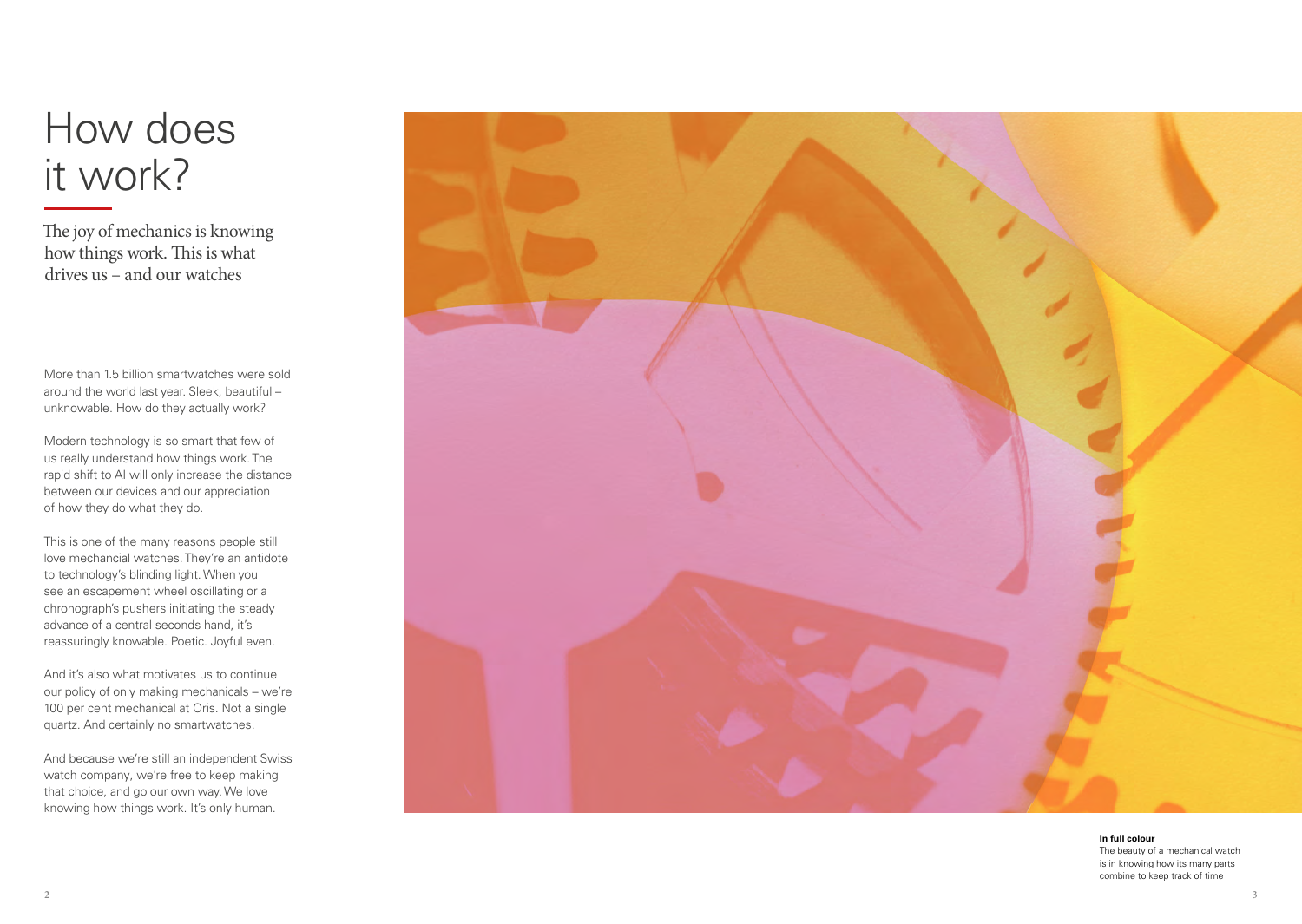



# **Open and shut case**

The sculpted 39mm titanium case of the new ProPilot X Calibre 400 wraps our fiveday, anti-magnetic, in-house automatic movement

# Joy machine

It's the heir to a pilot's watch legacy going back more than 100 years, but before all that, the ProPilot X Calibre 400 has been designed to celebrate the joy of mechanics

When you love mechanical watches, do you begin your critique of a new piece looking at the case front or back? The new ProPilot X Calibre 400 is designed to inspire joy no matter what angle you come at it from.

The dial-side is defined first by its 39mm titanium case. The taut, angular lines of the aviation-inspired form are satin and sandblasted, giving the watch its raw, technical look, and complemented by the familiar ProPilot bezel and a muscular, sculpted titanium bracelet. The oversized crown is also titanium, and flanked by protectors.

Beyond, the launch collection offers a choice of three dial colours: grey, blue and salmon. This is a fresh, expressive palette, chosen to augment the case's dynamic proportions – and to bring life and colour to your wrist.

 "The ProPilot X Calibre 400's power lies beyond its associations: it's a mechanical joy machine"

And then there's the view from the other side. The watch's titanium case back and open sapphire crystal frame Oris Calibre 400, our in-house five-day automatic.

As with all Calibre 400 Series movements, it's accurate to -3 to +5 seconds a day, within chronometer certification standards even after it's been exposed to the sort of magnetic fields we're surrounded by every day. This base calibre version has a sweep central seconds hand and a date at 6 o'clock.

All Calibre 400 Series watches carry 10 year warranties and 10-year recommended service intervals, and that applies to the ProPilot X Calibre 400, too. Calibre 400 Series movements have more than 30 non-ferrous and anti-magnetic parts, and were developed to minimise friction and wear-and-tear – the winding rotor uses a slide bearing system, for example – so that we can confidently give the watches their class-leading warranties.

The ProPilot X Calibre 400 follows in a long line of Oris pilot's watches going back to the early 1900s, but its power lies beyond its associations: it's a mechanical joy machine.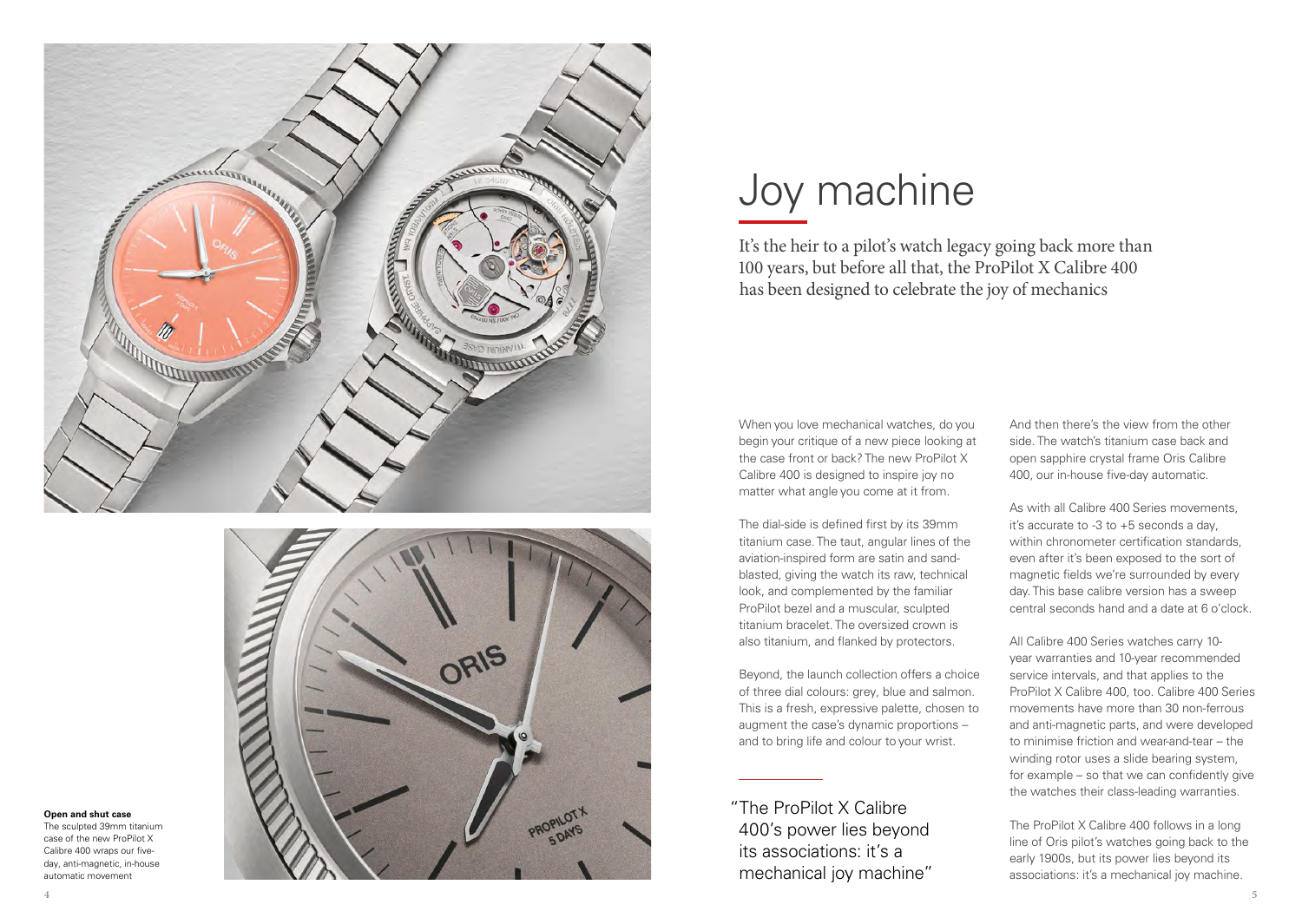# Mechanical wonder

Inside the ProPilot X Calibre 400 is one of our new generation of high-performance automatics. Conceived entirely in-house by our skilled engineers, Calibre 400 Series movements all feature elevated levels of anti-magnetism, a five-day power reserve and a 10-year warranty. We call this The New Standard. Here, we'll take you inside Calibre 400 and explain how it works.



# **Class-leading reliability** 10-YEAR WARRANTY AND 10-YEAR RECOMMENDED SERVICE INTERVALS

Oris is so confident in the performance of the advanced technologies integrated into the Calibre 400 Series that we offer a 10-year warranty on all Oris watches powered by the new movements when they're registered at MyOris. In addition, Oris is also proposing 10-year recommended service intervals on Calibre 400 Series watches. This means that barring accidental damage or water-resistance checks, a Calibre 400 Series watch won't need servicing until 2032 at the earliest. This is the new standard.





## **Invention at its core** A MORE STABLE ROTOR SYSTEM

One of Oris's fundamental ambitions with the Calibre 400 Series was to eliminate problems before they occur. Oris's engineers identified that one of the most frequent issues with automatic mechanical movements concerns the ball-bearing system that allows the free-spinning oscillating weight (or rotor) to rotate. This is a critical element of an automatic watch – as the rotor spins, it generates power that's stored in the mainspring, which is housed in the barrel. So we removed the ball bearing altogether and replaced it with a low-friction slide bearing system, in which a metal stud runs through a lubricated sleeve. This is much less complex, highly efficient, and involves far less wear and tear, making it less prone to breakdowns.



# **Highly anti-magnetic** ELEVATED RESISTANCE TO MAGNETIC FIELDS

Most watch movements are made of metals that can become magnetised if exposed to sufficient magnetic forces. When this happens, they become less accurate, and can stop altogether. To make it highly anti-magnetic, Oris engineered the Calibre 400 Series using more than 30 non-ferrous and anti-magnetic components, including a silicon escape wheel and a silicon anchor. In testing by the renowned Laboratoire Dubois, Calibre 400 deviated by less than 10 seconds a day after exposure to 2,250 gauss. For context, the latest version of the ISO 764 standard for anti-magnetic watches requires that to qualify as anti-magnetic, a watch must be accurate to within 30 seconds a day after exposure to 200 gauss. Calibre 400 recorded one third of the deviation allowed after exposure to more than 11 times the force permitted, making it a highly anti-magnetic movement.



# **Twin barrel concept** FIVE-DAY POWER RESERVE

When conceptualising the Calibre 400 Series, Oris's engineers recognised that these days we may not wear the same watch every day. If you put a standard mechanical watch down for a day or two, it will stop as the power reserve runs down. Calibre 400 Series movements have a five-day power reserve, so they'll still be running if you've not worn your watch between, say, Thursday and Tuesday. They deliver this longer period of use via twin barrels, both of which house an extended mainspring, each long enough to store two-and-a-half days of power.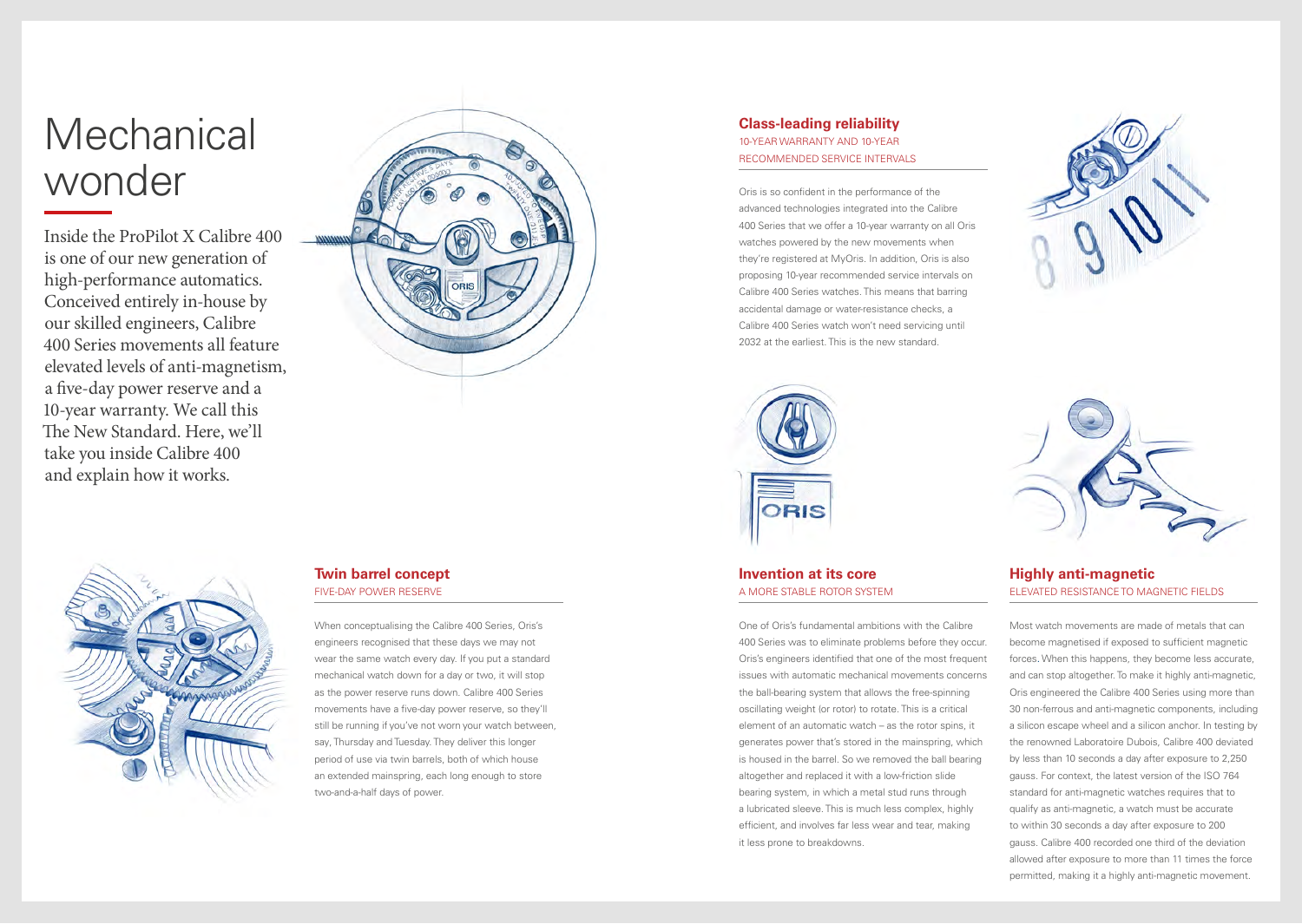

#### **Poetry in motion**

Ken's campaign imagery captures the poetic joy of a hand-assembled mechanical watch movement



# Keeping an eye on time

Oris's Ken Laurent explains the creative vision behind the ProPilot X Calibre 400 campaign

### **Ken, tell us a bit about your background...**

My background is in photography. As part of my creative director role, I still go back to this practice, which helps me conceptualise and live out my genuine curiosity for the world. But what I love above all is experimenting with different mediums in order to tell stories.

## **When did you join Oris and what do you do for the company?**

I joined Oris five years ago and I'm a creative director tasked with using visual language to continue building the brand.

### **Who or what are your influences?**

I have many interests, but two surface quite often in my work: nature and architecture. I'm fascinated by the perfection of nature's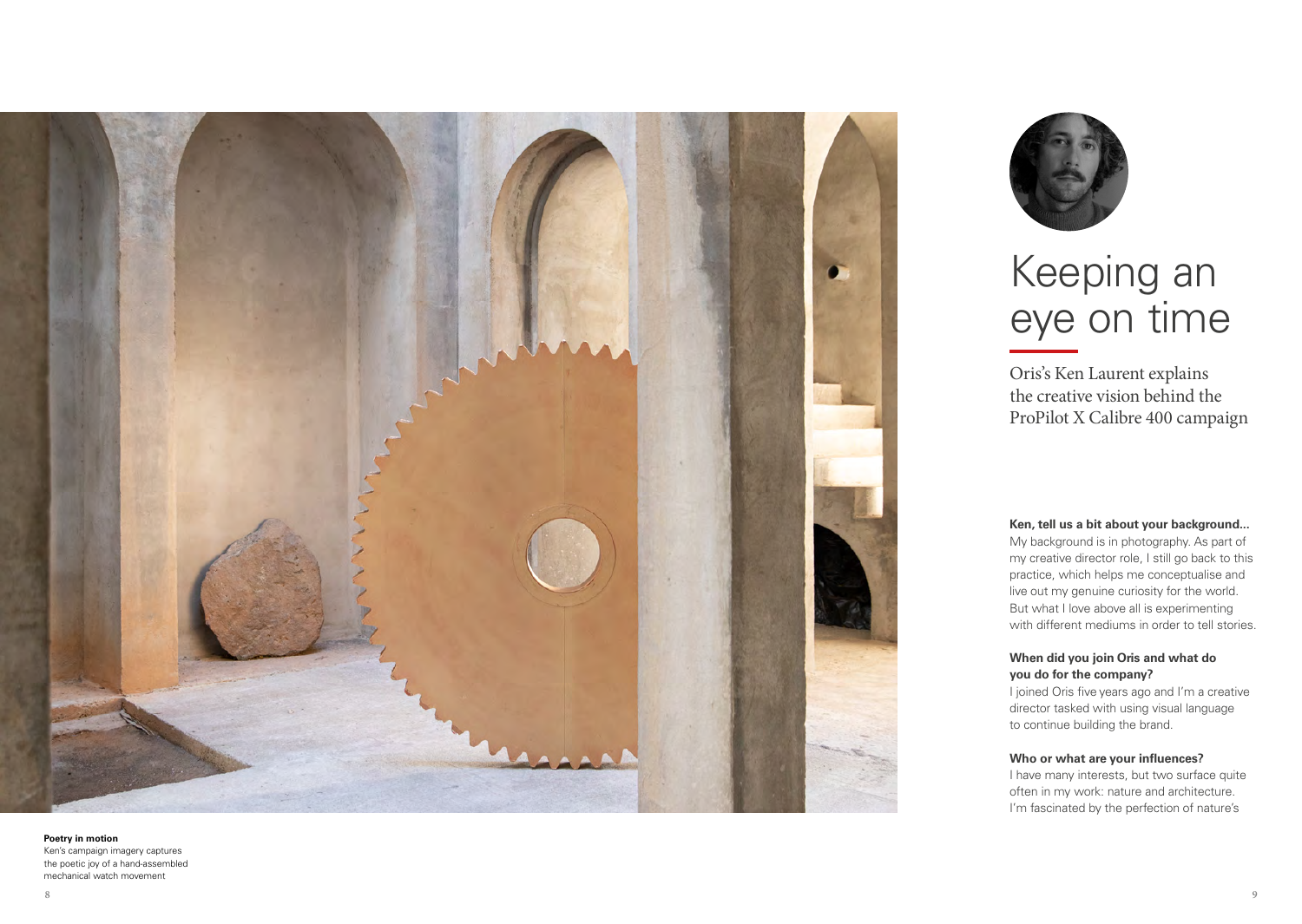#### **Forces of nature**

Ken's work is heavily influenced by nature and by how architects apply its rules to their designs





design, and by great architecture that manages to translate the same principles into man-made elements. I'm driven by the essence of things – I strongly believe this is what makes a story worth telling.

### **How do you develop Oris campaigns?**

It all starts with the intrinsic nature of the product. Whether it's the product's history, or a material used in it, or an innovation, or simply a particular design element of a watch, getting excited about what makes it great is the starting point that helps me to create a campaign. And we always want to be honest and creative, and to have some fun. That's why we play with the sizes of watch parts – to show function can create emotion.

#### **Is this a team process?**

Yes, of course. Without the team, none of this is possible. It all starts with great product design. Oris is an independent brand, so we work very closely across disciplines. It's personal. The campaigns are there to support the products from an emotional perspective, and for me it's very exciting to be the liaison between the watches and their stories.

 "We've tried to open a secret door for people to experience the watch's design – and to bring joy"

## **How hard is it to tell a story that gives Oris cut-through in such a competitive market?**

I think that when you approach things with honesty and with a curious eye, there's really no way of going wrong, and you do manage to stand-out. Oris's forte is being a great watchmaker, and being inclusive. All we have to do is make sure this story reaches people.

## **What's the story behind the ProPilot X Calibre 400 campaign imagery?**

We've tried to open a secret door for people to experience the watch's design. Being in Xavier Corberó's palatial home with humansized watch parts moving through it is like walking through the watch. Corberó had a unique way of creating poetry through

architecture. This is what the ProPilot X Calibre 400 is: a watch with great design. mechanics and functionality, but also one that makes people smile and brings joy.

## **What does the ProPilot X Calibre 400 say about Oris as a watch designer?**

It reflects Oris's identity – independent, always striving to carve its own path, but also able to bring beautiful mechanical watchmaking closer to the customer.

# **What should we expect to see next from Oris in terms of creative storytelling?**

Insights into how things work, the joy we find in the marriage of design and mechanics, and how we take the unbeaten path.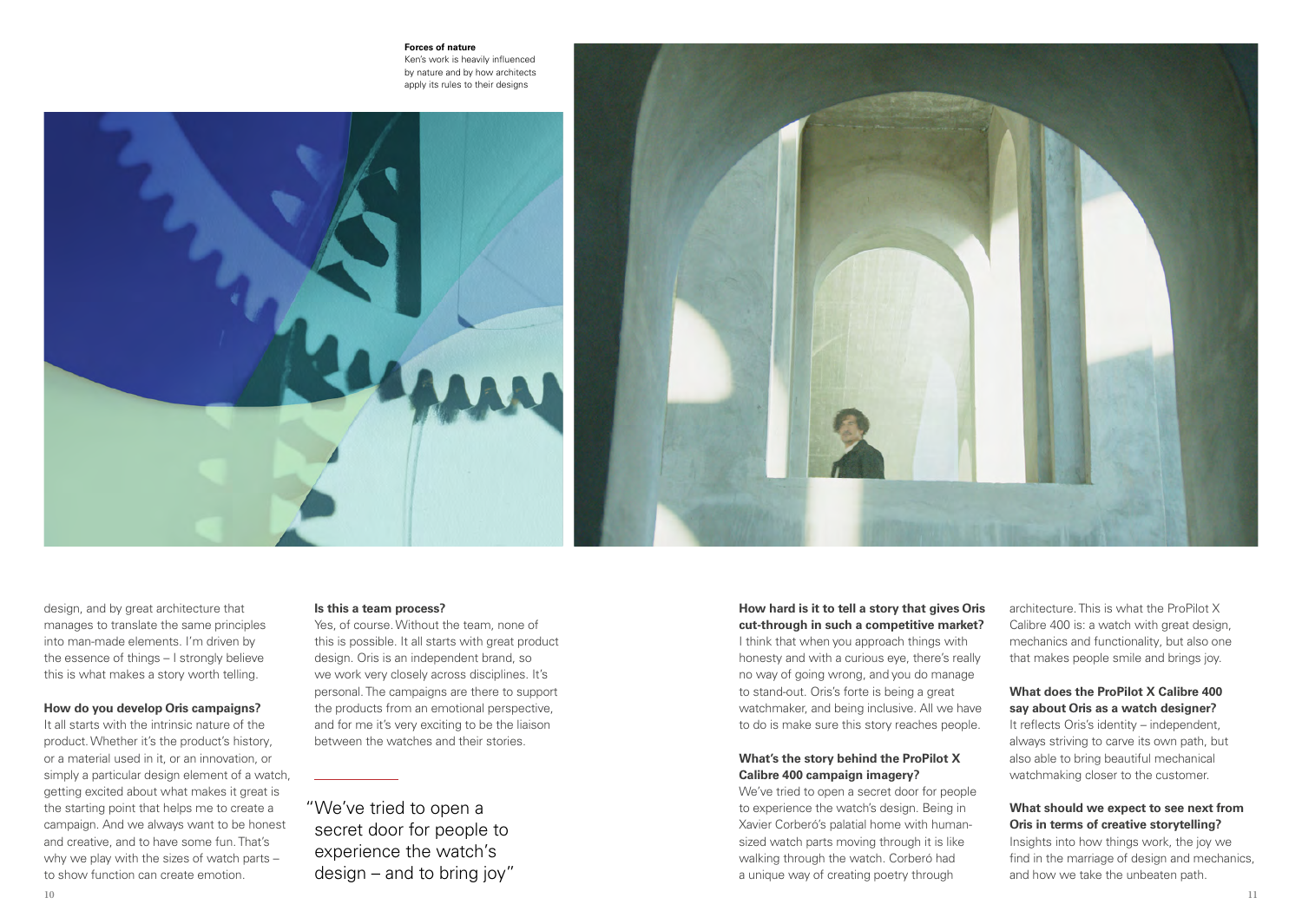# ProPilot X Calibre 400

Inspired by our rich aviation heritage, and the joy of mechanics: meet the ProPilot X Calibre 400. Inside its 39mm titanium case is our highly anti-magnetic, five-day, in-house automatic. It comes with a 10-year warranty. A new icon.



### In detail

**Case** Multi-piece titanium case with satin and sandblasted finishes **Size** 39.00 mm (1.535 inches) **Dial** Grey, blue or salmon **Luminous material** Indices and hour and minute hands with Super-LumiNova® **Top glass** Sapphire, domed on both sides, double-sided anti-reflective coating **Case back** Titanium with satin and sandblasted finishes, screwed, see-through sapphire glass

**Operating devices** Titanium screw-in security crown with protection **Bracelet** Titanium with folding clasp with Oris-patented 'LIFT' system **Water resistance** 10 bar (100 m)

## Movement

## **Number** Oris Calibre 400

**Functions** Centre hands for hours, minutes and seconds, date window at 6 o'clock, date corrector, fine timing device and stop-second **Accuracy** -3/+5 seconds a day (within COSC tolerances) **Extra features** Highly anti-magnetic **Winding** Automatic **Power reserve** 120 hours

**Warranty\*** Extended to 10 years with MyOris sign-up. Applies to watch and movement. 10-year recommended service intervals. Fiveyear recommended water-resistance check

**Swiss retail price** CHF 3,900 **Available** April 2022

**\*Extended warranties** Oris also offers extended five-year warranties on all Oris watches with Oris Calibre 100 Series movements when owners register with MyOris. In addition, we offer an extended three-year warranty on all Oris watches with movements produced by our Swiss partners with MyOris registration.



400 7778 7153 7 20 01TLC

400 7778 7155 7 20 01 TLC

400 7778 7158 7 20 01 TLC